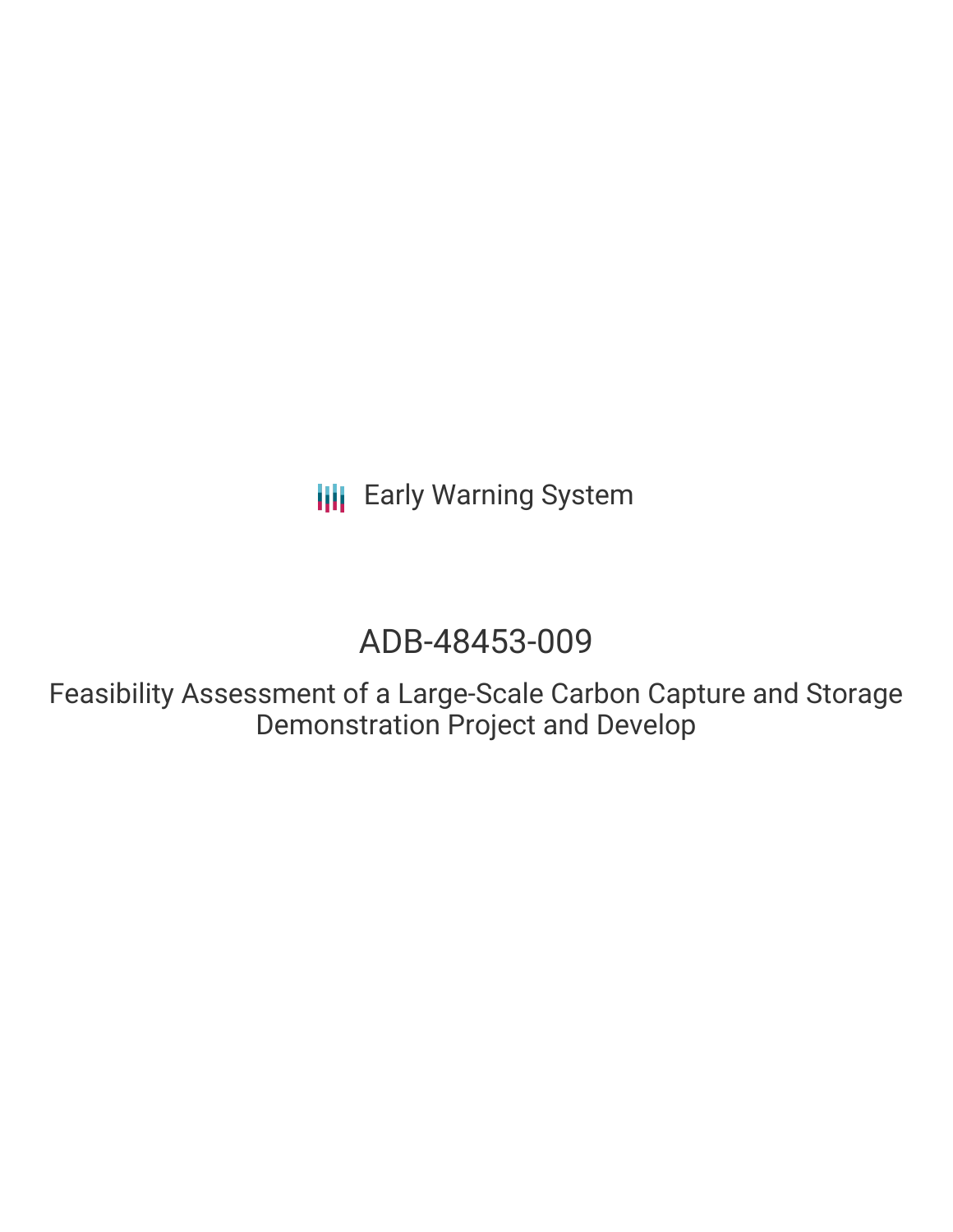

#### Early Warning System Feasibility Assessment of a Large-Scale Carbon Capture and Storage Demonstration Project and **Develop** ADB-48453-009

# **Quick Facts**

| <b>Countries</b>               | China                        |
|--------------------------------|------------------------------|
| <b>Specific Location</b>       | Nation-wide, Shaanxi, Xi'an  |
| <b>Financial Institutions</b>  | Asian Development Bank (ADB) |
| <b>Status</b>                  | Active                       |
| <b>Bank Risk Rating</b>        | U                            |
| <b>Voting Date</b>             | 2019-06-07                   |
| <b>Borrower</b>                | People's Republic of China   |
| <b>Sectors</b>                 | Energy, Industry and Trade   |
| <b>Investment Type(s)</b>      | <b>Advisory Services</b>     |
| <b>Investment Amount (USD)</b> | $$4.30$ million              |
| <b>Project Cost (USD)</b>      | \$4.30 million               |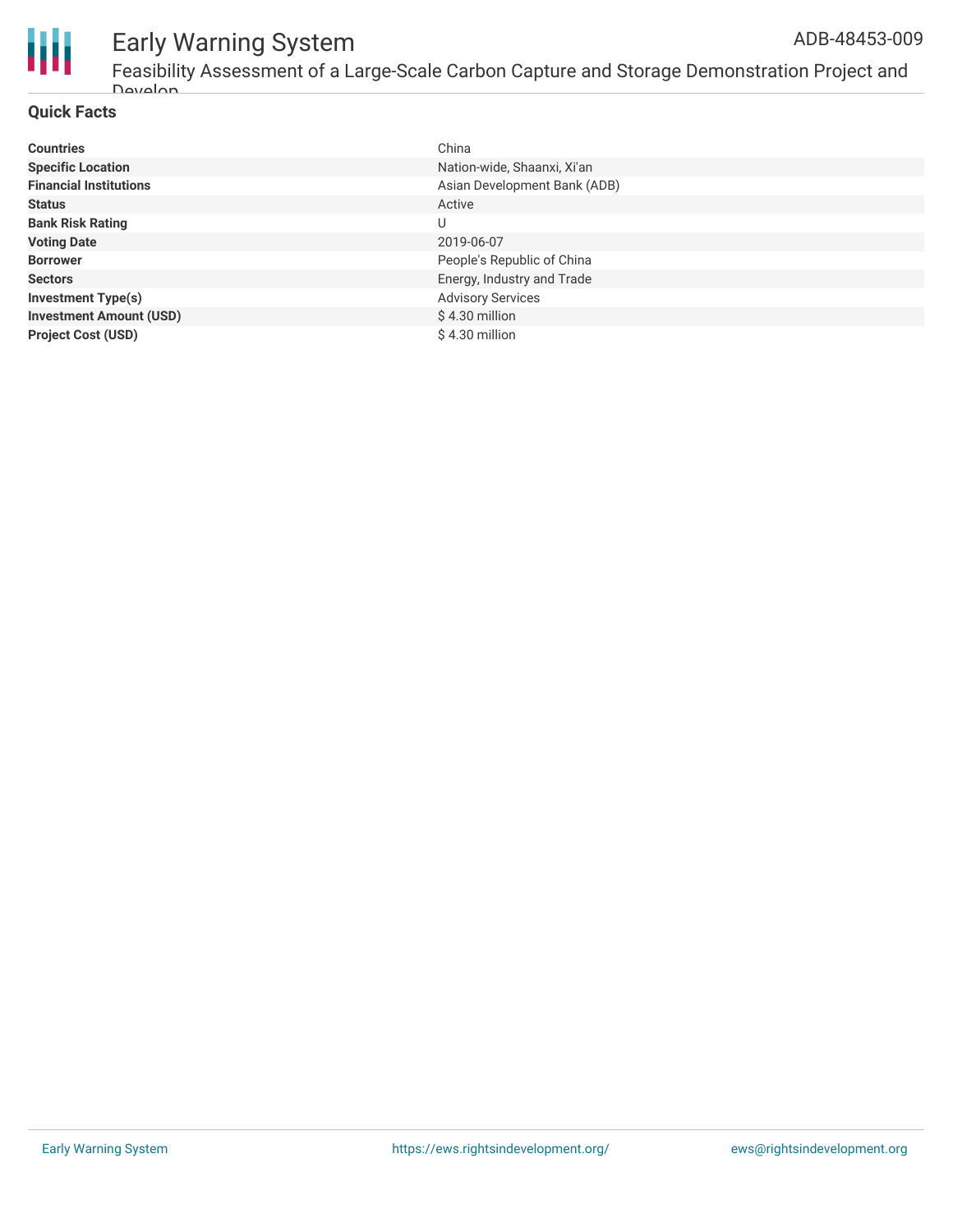

# **Project Description**

Dovolop

According to the bank document, the TA will engage widely respected experts in the field of CO2 capture, CO2-transport, CO2- EOR, CO2 sequestration, finance, economics, as well as social and environmental safeguards. ADB will be responsible for the selection and supervision of consultants engaged under the TA.

To facilitate TA management, four individual consultants will be hired using individual consultant selection (ICS) method. ADB will engage the consultants in accordance with ADB Procurement Policy (2017, as amended from time to time) and the associated project administration and TA staff instructions.

In addition to the ADB project manager, one additional project manager will be hired for MEE DCC to:

- (i) facilitate TA management;
- (ii) track and promote the implementation of the TA;
- (iii) coordinate the work of TA international and national consultants;

(iv) facilitate the exchange of information, dialogue, and discussions between executing agency, implementing agency, consultants, and stakeholders; and

(v) assist the day-to-day management of the TA. The project manager will be supported by two national project coordinators.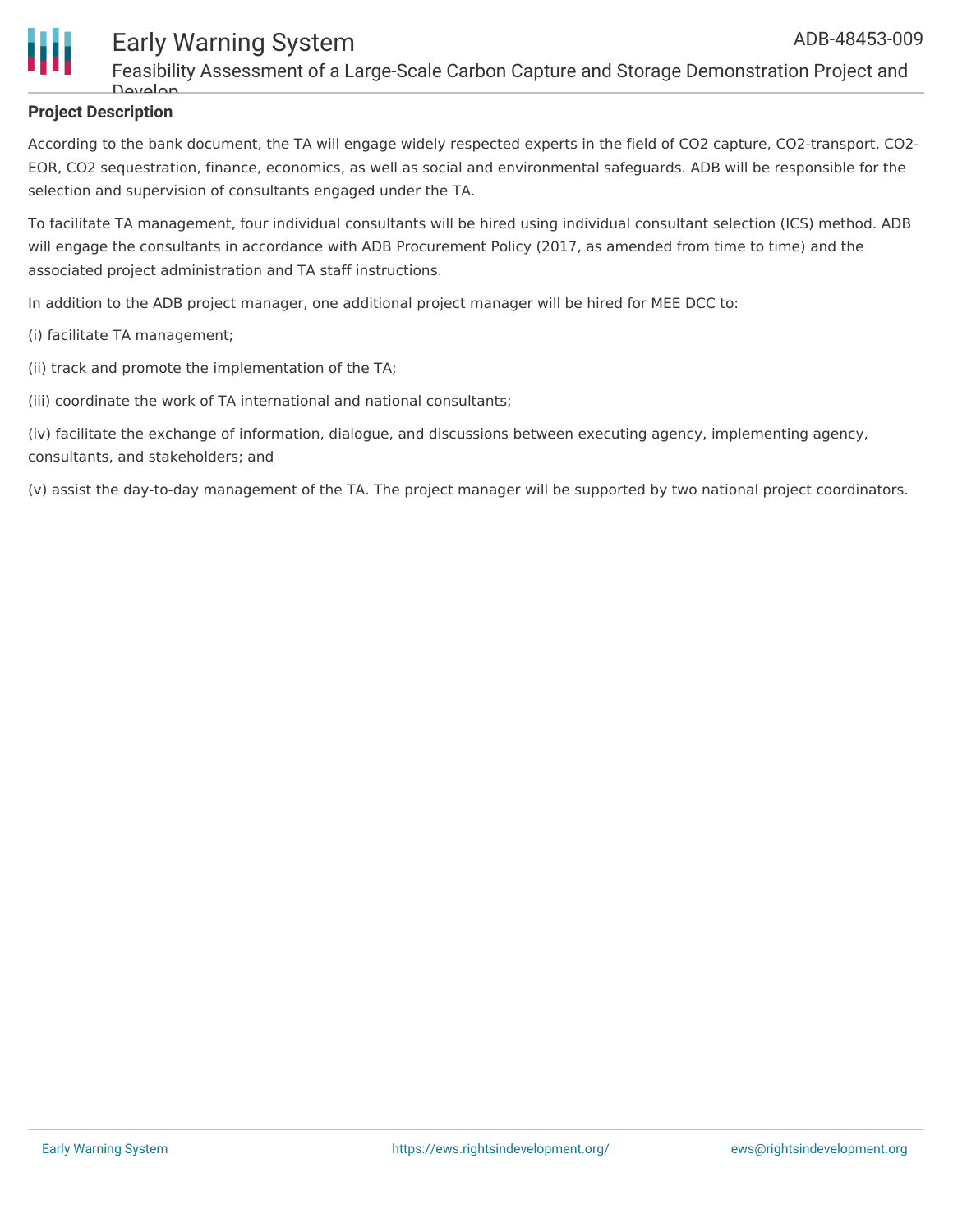

Feasibility Assessment of a Large-Scale Carbon Capture and Storage Demonstration Project and **Develop** 

# **Investment Description**

Asian Development Bank (ADB)

Carbon Capture and Storage Fund under the Clean Energy Financing Partnership Facility (Co-financing) US\$ 4.3 million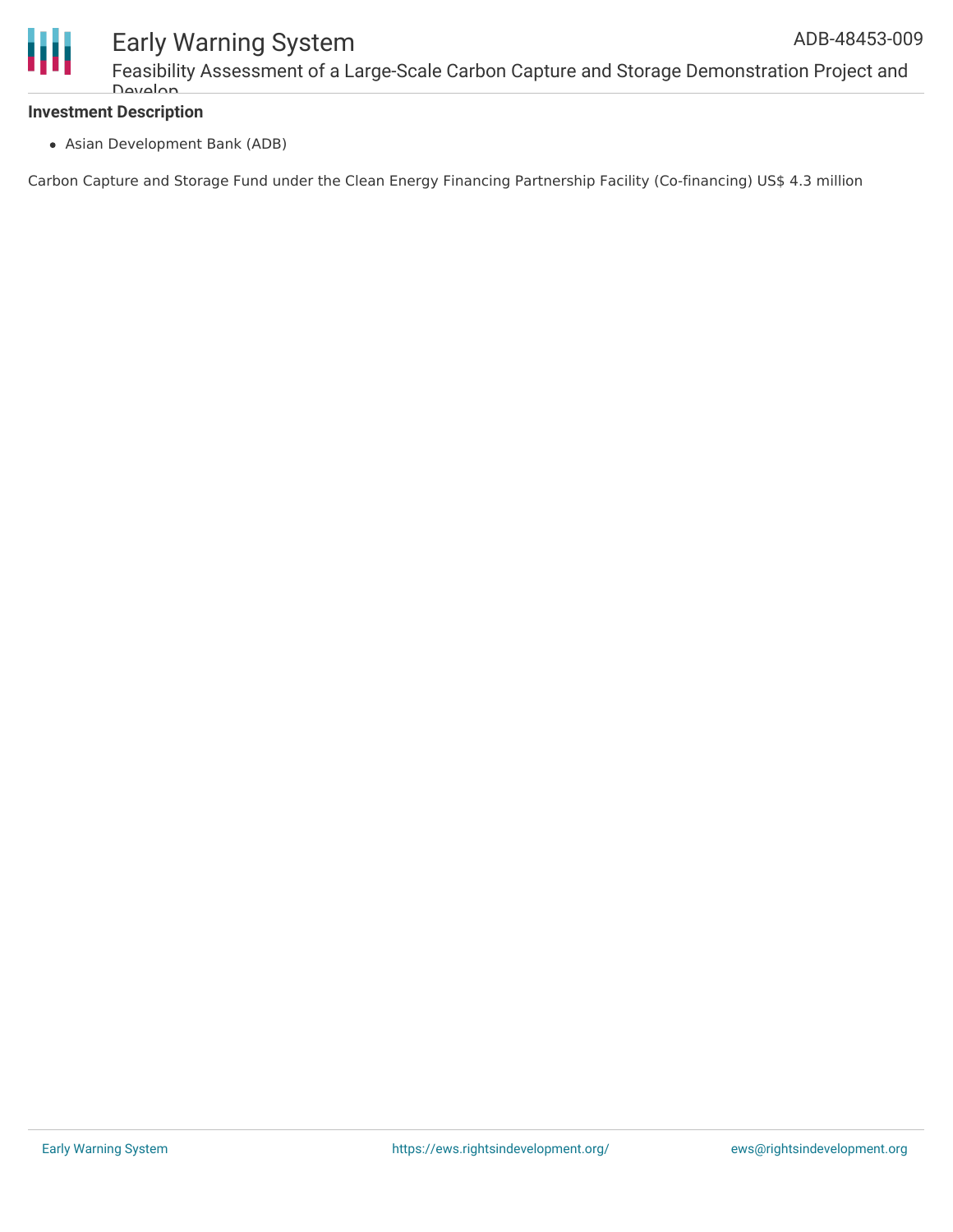

# **Contact Information**

Dovelop

### **Executing Agencies**

Ministry of Ecology and Environment former "Ministry of Environmental Protection" 115 Xizhimen Nanxiaojie, Beijing

Ministry of Ecology and Environment, Department of Climate Change No.115 Nanxiaojie Xizhimen Beijing

National Development and Reform Commission No. 38 South Yuetan St. Beijing 100824 China

# **ACCOUNTABILITY MECHANISM OF ADB**

The Accountability Mechanism is an independent complaint mechanism and fact-finding body for people who believe they are likely to be, or have been, adversely affected by an Asian Development Bank-financed project. If you submit a complaint to the Accountability Mechanism, they may investigate to assess whether the Asian Development Bank is following its own policies and procedures for preventing harm to people or the environment. You can learn more about the Accountability Mechanism and how to file a complaint at: http://www.adb.org/site/accountability-mechanism/main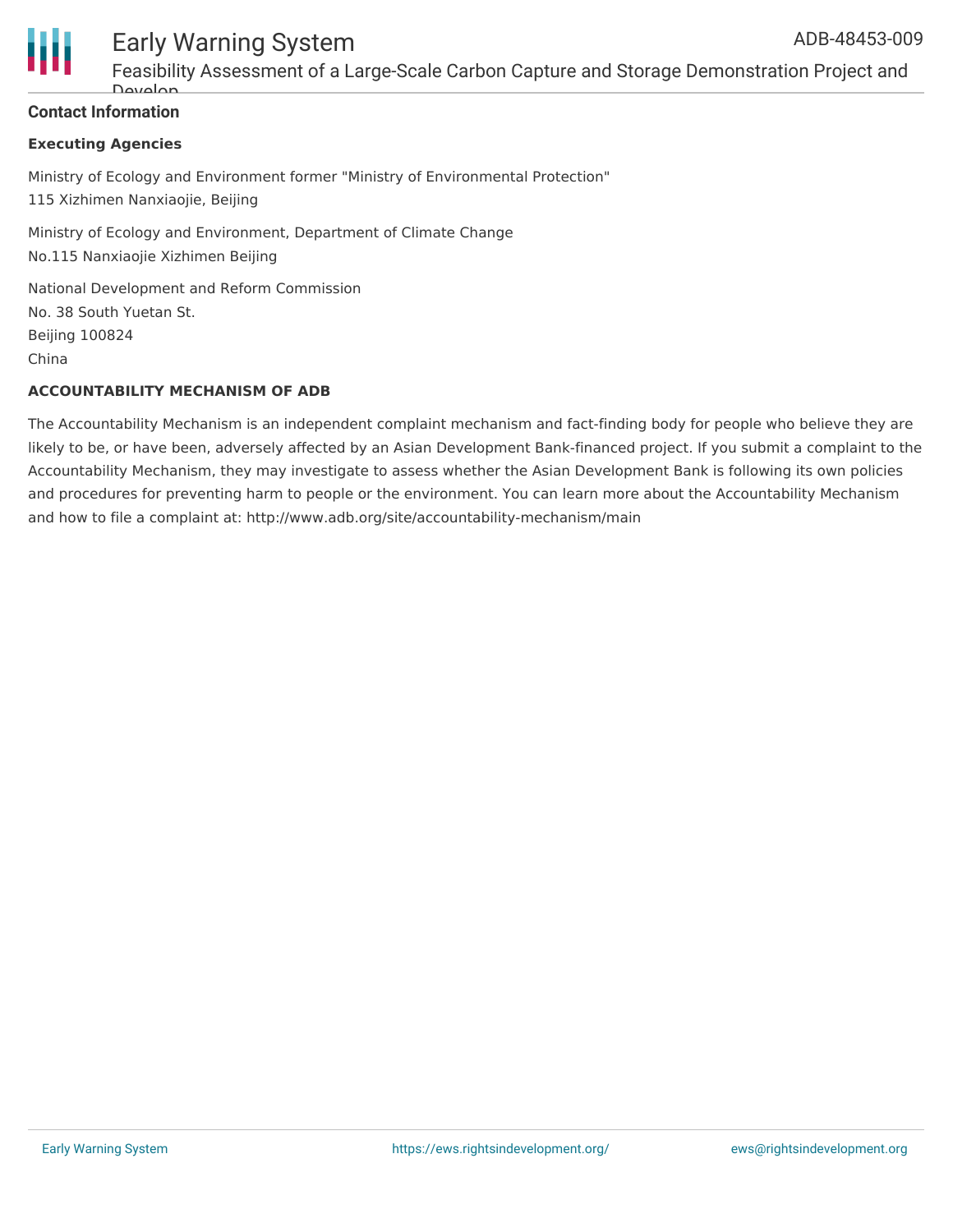

# Early Warning System

# **Bank Documents**

• Project [Disclosure](https://ewsdata.rightsindevelopment.org/files/documents/09/ADB-48453-009.pdf) PDF [\[Original](https://www.adb.org/printpdf/projects/48453-009/main) Source]